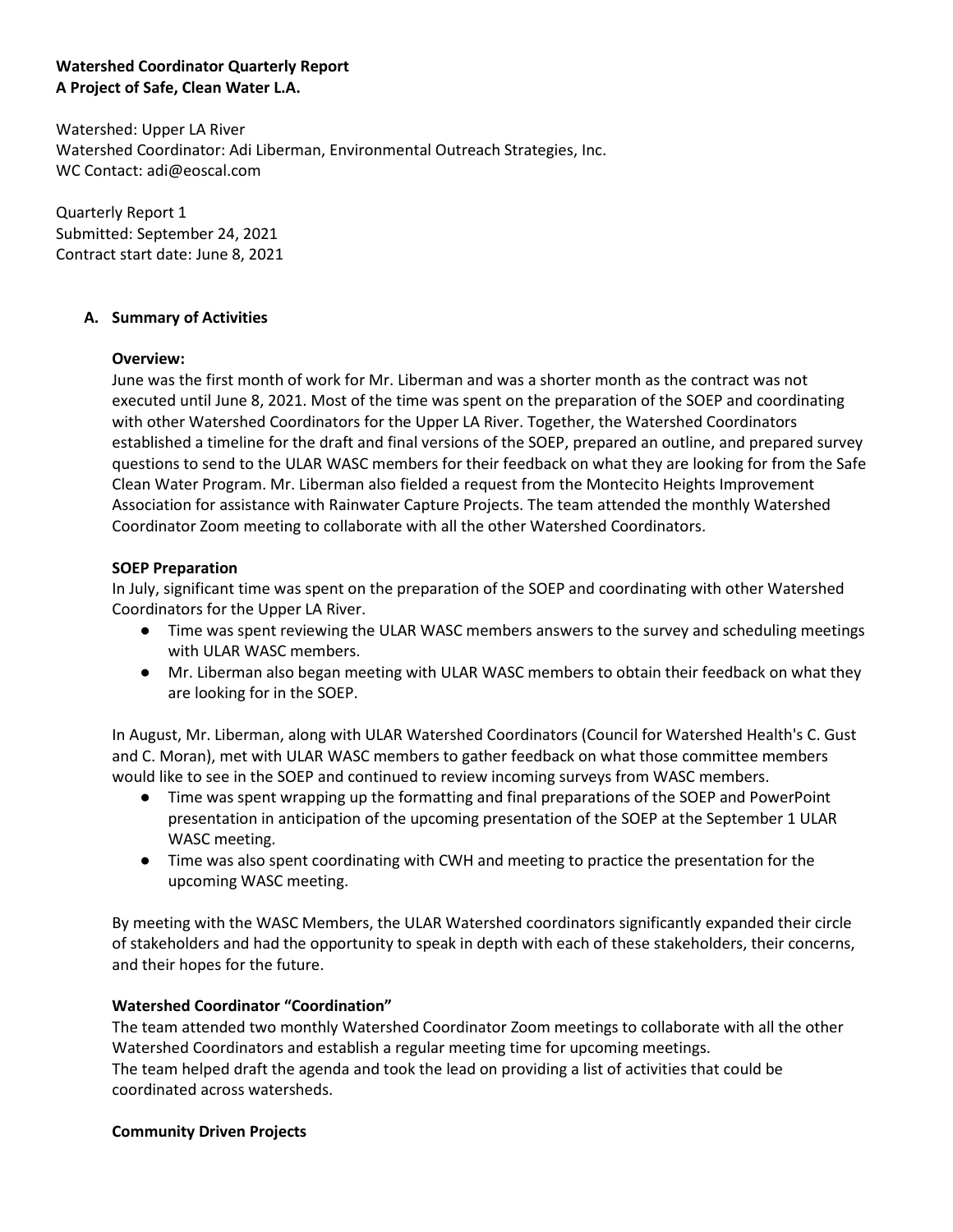> Mr. Liberman also continued to correspond with the Montecito Heights Improvement Association (MHIA) for assistance with Rainwater Capture Projects. A meeting with Roy Payan from MHIA took place August 10, 2021. Mr. Liberman was joined by C. Gust and toured various properties in Montecito Heights. They were joined by community members Ben Gordon and John Vangelesti.

> Correspondence with LA Sufi Center to coordinate a meeting to discuss potential project. The meeting was scheduled for September 7. Correspondence to schedule a meeting between FoLAR and the Watershed Coordinators for the Upper and Lower LA River. The meeting was scheduled for September 7.

Exchanged sources of cost-share funding with other WASC members and regions. Goal is to develop a comprehensive source of cost-sharing funds that could be used for a wide variety of proposed projects.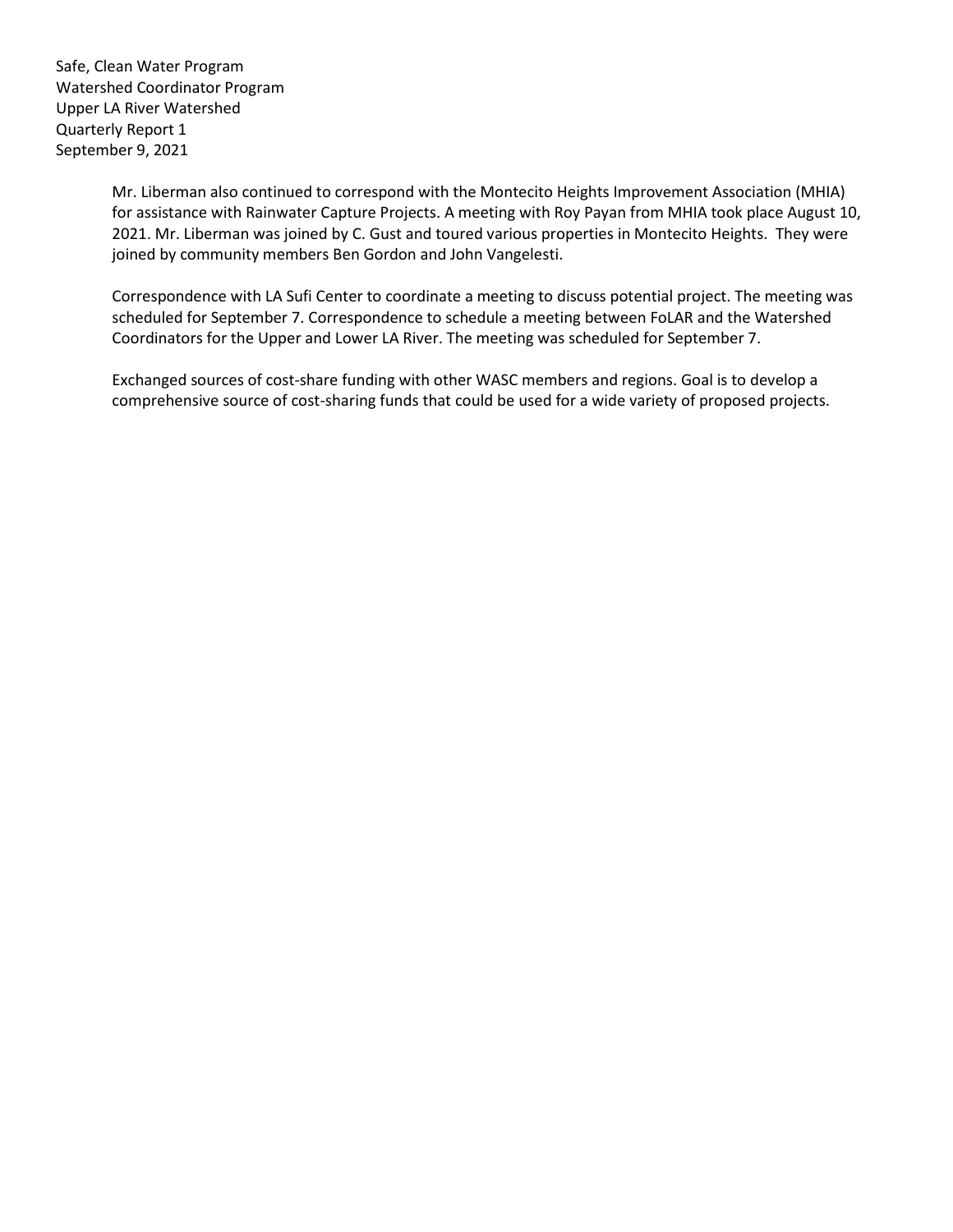# **B. Engagement Meetings Held or Attended**

Use the table below for a high-level summary of all engagement events held or attended. Flag for events held, and attach attendance records and materials provided. Add an attachment number here and on the attachment to correlate. Add rows when needed.

|    | <b>Meeting or Event</b>                                                                                     | <b>Date</b> | <b>Summary of Meeting or</b><br>Event                                                                                                                                 | <b>Stakeholders</b><br><b>Engaged</b>                          | <b>Held or</b><br>Attended? | <b>Attachments</b><br># |
|----|-------------------------------------------------------------------------------------------------------------|-------------|-----------------------------------------------------------------------------------------------------------------------------------------------------------------------|----------------------------------------------------------------|-----------------------------|-------------------------|
| 1. | Meeting with<br>Montecito Heights<br>Improvement<br>Association regarding<br>rainwater capture<br>projects. | 8/10/21     | <b>Toured various</b><br>properties in Montecito<br>Heights                                                                                                           | Roy Payan, MHIA<br><b>Ben Gordon</b><br>John Vangelesti        | Held                        |                         |
| 2. | Meeting with WASC<br>Members:<br>Genevieve Osmeña<br>and Ramy Gindi                                         | 8/23/21     | <b>Watershed Coordinators</b><br>met with WASC<br>Members to gather<br>insight on what they<br>want in the SOEP, their<br>concerns, and their hope<br>for the future. | Genevieve Osmeña<br>Ramy Gindi                                 | Held                        |                         |
| 3. | Meeting with WASC<br>Members:<br><b>Alfredo Magallanes</b><br>and Michael Scaduto                           | 8/16/21     | <b>Watershed Coordinators</b><br>met with WASC<br>Members to gather<br>insight on what they<br>want in the SOEP, their<br>concerns, and their hope<br>for the future. | Alfredo Magallanes<br>Michael Scaduto<br>Shahram<br>Kharaghani | Held                        |                         |
| 4. | Meeting with WASC<br>Member:<br>Veronica Padilla-<br>Campos                                                 | 8/25/21     | <b>Watershed Coordinators</b><br>met with WASC Member<br>to gather insight on<br>what they want in the<br>SOEP, their concerns,<br>and their hope for the<br>future.  | Veronica Padilla-<br>Campos                                    | Held                        |                         |
| 5. | Meeting with WASC<br>Member:<br>Rafael Prieto                                                               | 8/2/21      | <b>Watershed Coordinators</b><br>met with WASC Member<br>to gather insight on<br>what they want in the<br>SOEP, their concerns,<br>and their hope for the<br>future.  | Rafael Prieto<br>Sarai Bhaga<br>Susie Santilena                | Held                        |                         |
| 6. | Meeting with WASC<br>Members:                                                                               | 8/23/21     | <b>Watershed Coordinators</b><br>met with WASC                                                                                                                        | Art Castro<br>Delon Kwan                                       | Held                        |                         |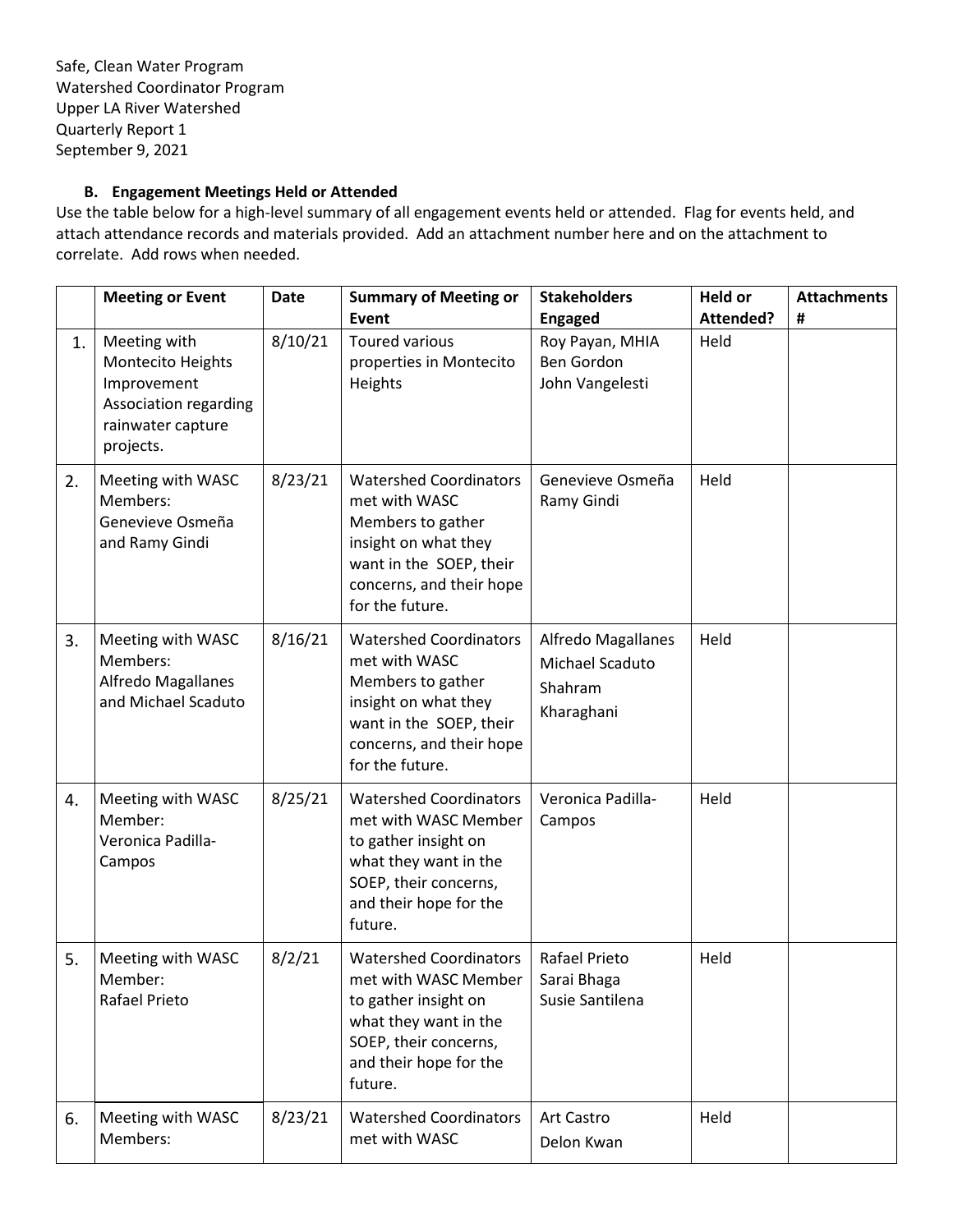|    | Delon Kwan, Art<br>Castro, Paul Liu, and<br>John Huynh    |         | Members to gather<br>insight on what they<br>want in the SOEP, their<br>concerns, and their hope<br>for the future.                                                  | Paul Liu<br>John Huynh |      |  |
|----|-----------------------------------------------------------|---------|----------------------------------------------------------------------------------------------------------------------------------------------------------------------|------------------------|------|--|
| 7. | Meeting with WASC<br>Member:<br>Max Podemski<br>(CoChair) | 8/2/21  | <b>Watershed Coordinators</b><br>met with WASC Member<br>to gather insight on<br>what they want in the<br>SOEP, their concerns,<br>and their hope for the<br>future. | Max Podemski           | Held |  |
| 8. | Meeting with WASC<br>Member:<br>Felipe Escobar            | 8/18/21 | <b>Watershed Coordinators</b><br>met with WASC Member<br>to gather insight on<br>what they want in the<br>SOEP, their concerns,<br>and their hope for the<br>future. | Felipe Escobar         | Held |  |
| 9. | Meeting with WASC<br>Member:<br>TJ Moon                   | 7/27/21 | <b>Watershed Coordinators</b><br>met with WASC Member<br>to gather insight on<br>what they want in the<br>SOEP, their concerns,<br>and their hope for the<br>future. | TJ Moon                | Held |  |

# **C. Potential Cost-Share Partners Contacted**

Provide a list of potential cost-share partners contacted for projects within and adjacent to the Watershed Area. Attach relevant materials. Add an attachment number here and on the attachment to correlate. Add rows when needed.

| Potential                 |           | Date First   Project name / type | <b>Nature of potential</b> | Attachments # |
|---------------------------|-----------|----------------------------------|----------------------------|---------------|
| <b>Partner Name</b>       | Contacted |                                  | partnership                |               |
| No activity this quarter. |           |                                  |                            |               |
|                           |           |                                  |                            |               |

# **D. Leveraged / Outside Funding Pursued**

Share all outside funding opportunities pursued and the status or outcome of the pursuit. Attach relevant materials. Add an attachment number here and on the attachment to correlate. Add rows when needed.

| <b>Potential Outside</b>  | <b>Status or Outcome of the Pursuit</b> | <b>Attachments #</b> |
|---------------------------|-----------------------------------------|----------------------|
| <b>Funding Source</b>     |                                         |                      |
| No activity this quarter. |                                         |                      |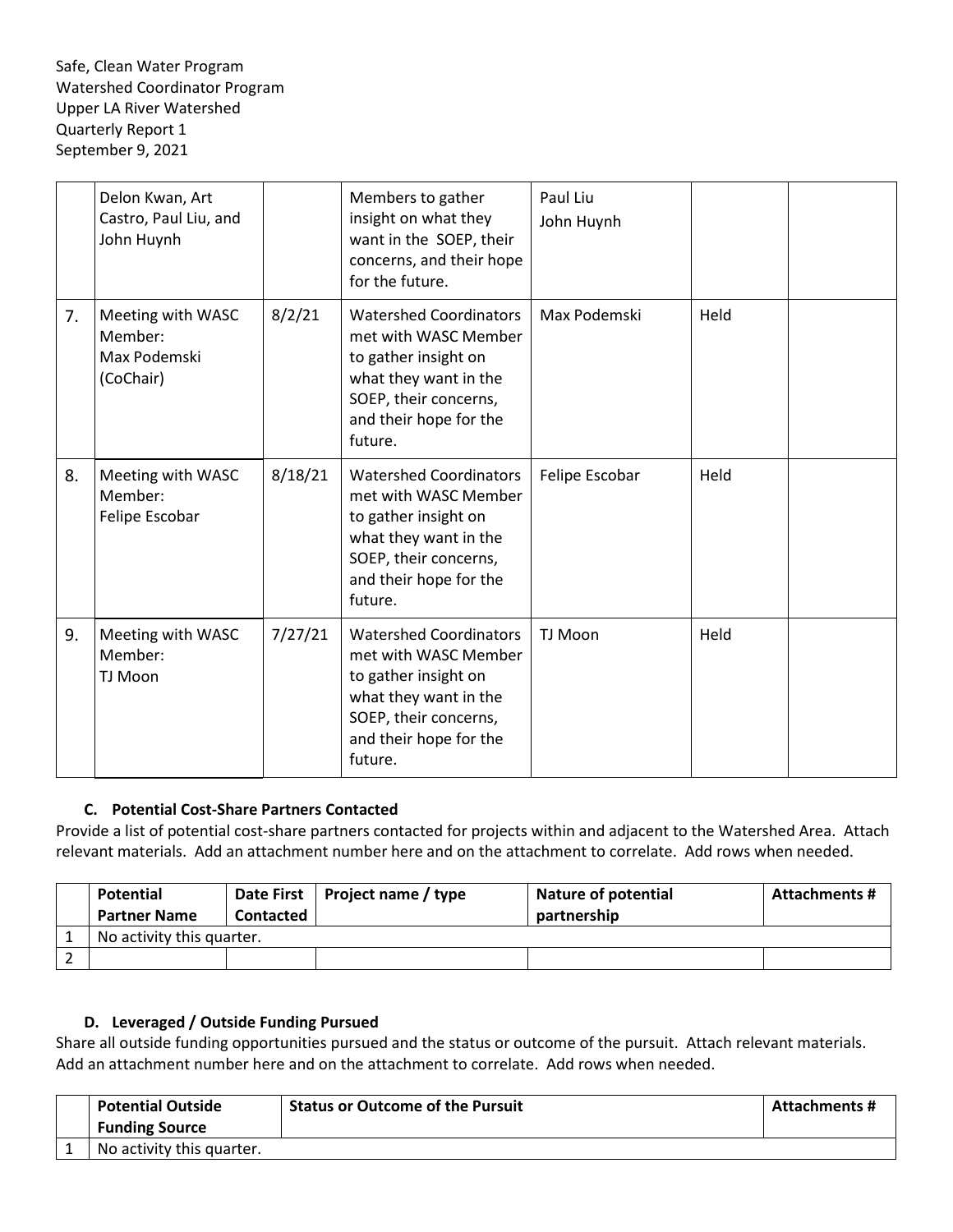|--|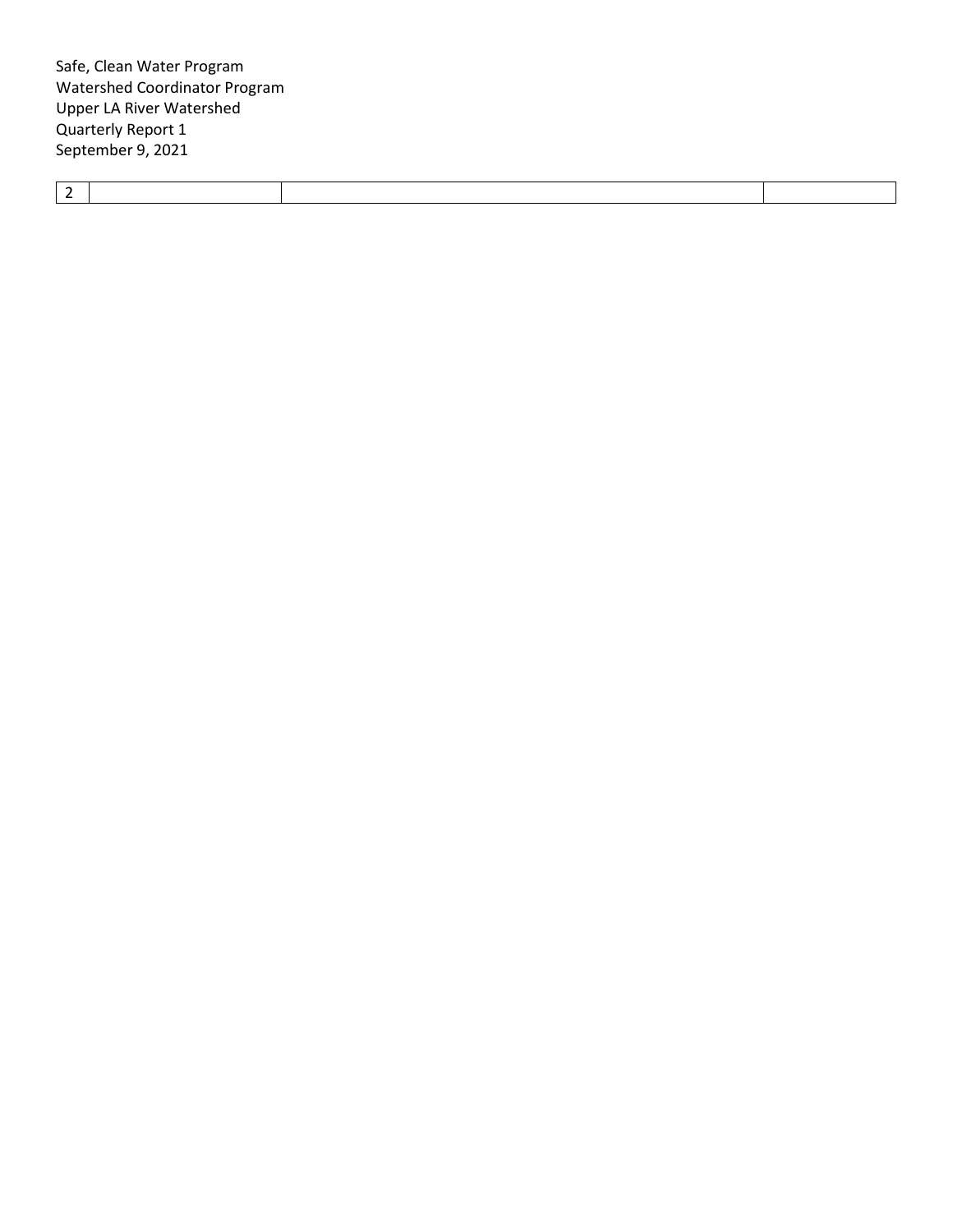#### **E. Detailed Progress Report**

Provide an update on the amount of effort expended for each Task this quarter and note percentage complete:

| <b>Task</b><br># | <b>Task</b>                                                                   | <b>Total Task Level of</b><br><b>Effort (from</b> | LOE this quarter | <b>Accumulated LOE</b><br>to-date (from |
|------------------|-------------------------------------------------------------------------------|---------------------------------------------------|------------------|-----------------------------------------|
|                  |                                                                               | workplan)                                         |                  | monthly reports)                        |
| $\mathbf{1}$     | <b>Facilitate Community Engagement</b>                                        | 25%                                               | 39%              | 39%                                     |
| $\overline{2}$   | Identify and Develop Project<br>Concepts                                      | 20%                                               | 16%              | 16%                                     |
| 3                | Work with Technical Assistance<br>Teams                                       | 5%                                                | 0%               | 0%                                      |
| $\overline{4}$   | Facilitate Identification and<br>Representation of Community<br>Priorities    | 15%                                               | 2%               | 2%                                      |
| 5                | Integrate Priorities through<br>Partnerships and Extensive<br><b>Networks</b> | 10%                                               | 0%               | 0%                                      |
| 6                | <b>Cost-share Partners</b>                                                    | 5%                                                | 1%               | 1%                                      |
| $\overline{7}$   | Leverage Funding                                                              | 5%                                                | 0%               | 0%                                      |
| 8                | <b>Local Stakeholder Education</b>                                            | 10%                                               | 0%               | 0%                                      |
| 9                | <b>Watershed Coordinator</b><br>Collaboration                                 | 5%                                                | 21%              | 21%                                     |
|                  | Overall                                                                       | 100%                                              | 78%              | 78%                                     |

# **F. Engagement efforts benefitting Disadvantaged Communities**

Summarize activities undertaken which have benefitted members of disadvantaged communities. Distinguish between targeted efforts and ones that could benefit all communities.

By meeting with the WASC Members, the ULAR Watershed Coordinator significantly expanded the circle of stakeholders and had the opportunity to speak in depth with each of these stakeholders, their concerns, and their hopes for the future. A number of these WASC Members are diverse leaders from local cities with knowledge of the disadvantaged communities in their city.

# **G. Scheduling concerns or issues**

Discuss any scheduling concerns and issues encountered that may delay completion of the program or project. Describe any anticipated schedule or budget modifications.

There was a slight delay in getting started these first few months as the ULAR Watershed Coordinator. Since it was the very start of work, the team was busy preparing the Work Plan and the Strategic Outreach and Engagement Plan outlining how work will proceed. With the approval of the Work Plan and pending approval of the SOEP, the ULAR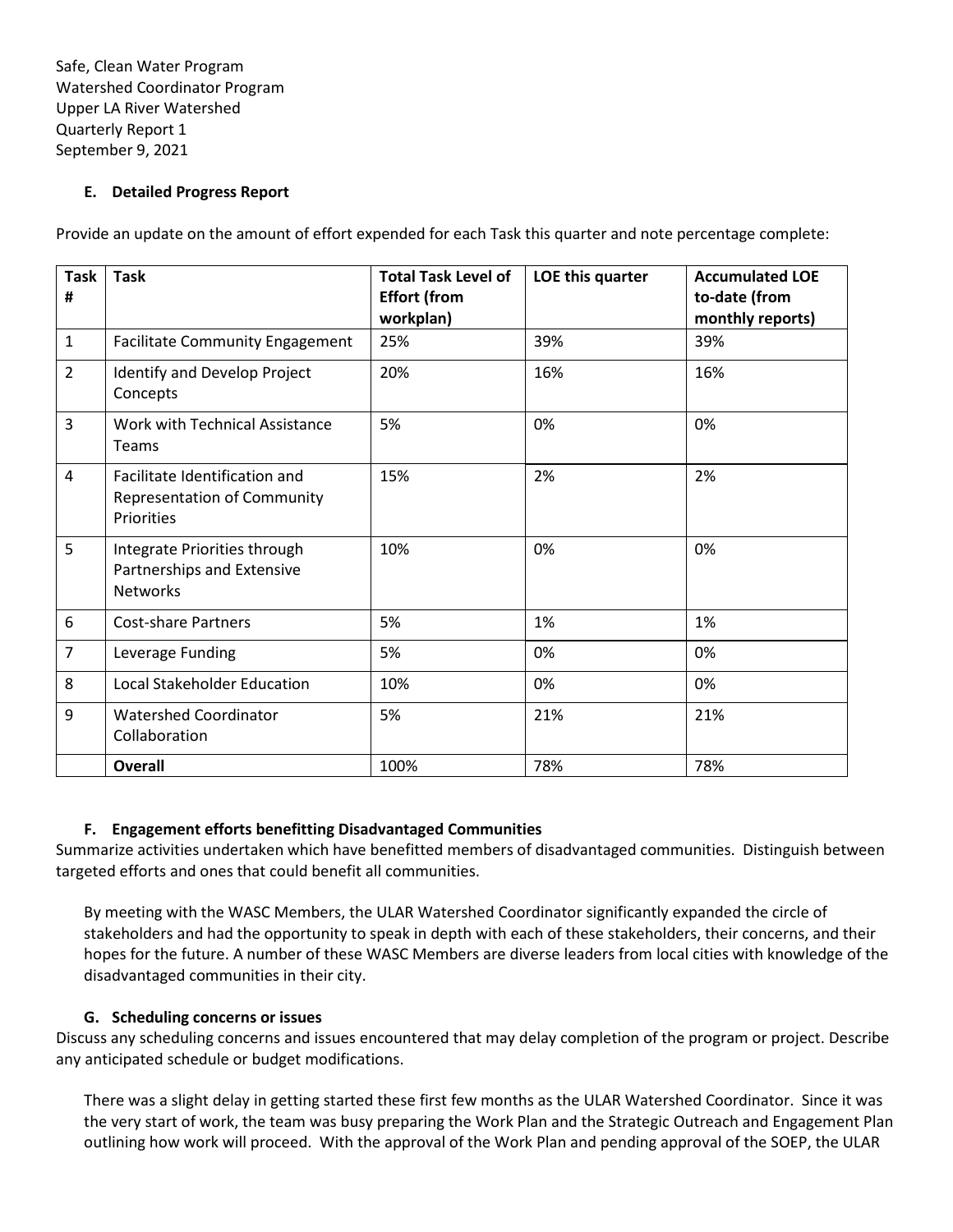> Watershed Coordinator does not believe there will be a delay in the completion of the program or project at this time. There are no anticipated schedule or budget modifications.

## **H. Expected activities next quarter**

Summarize expected activities in the next quarter, including dates if known for outreach or education events being held.

In the next quarter, the ULAR Watershed Coordinator expects to finalize the SOEP, continue to field requests for project concepts, meet with FoLAR and LA Sufi Center, meet with representatives of LA County to discuss funding the MHIA project, and to attend the monthly Watershed Coordinator meeting.

In addition, during the next quarter the ULAR Watershed Coordinator expects to reach out to potential sponsors and co-hosts for "water tours" where community members join civic leaders on a tour of existing and potential clear water projects.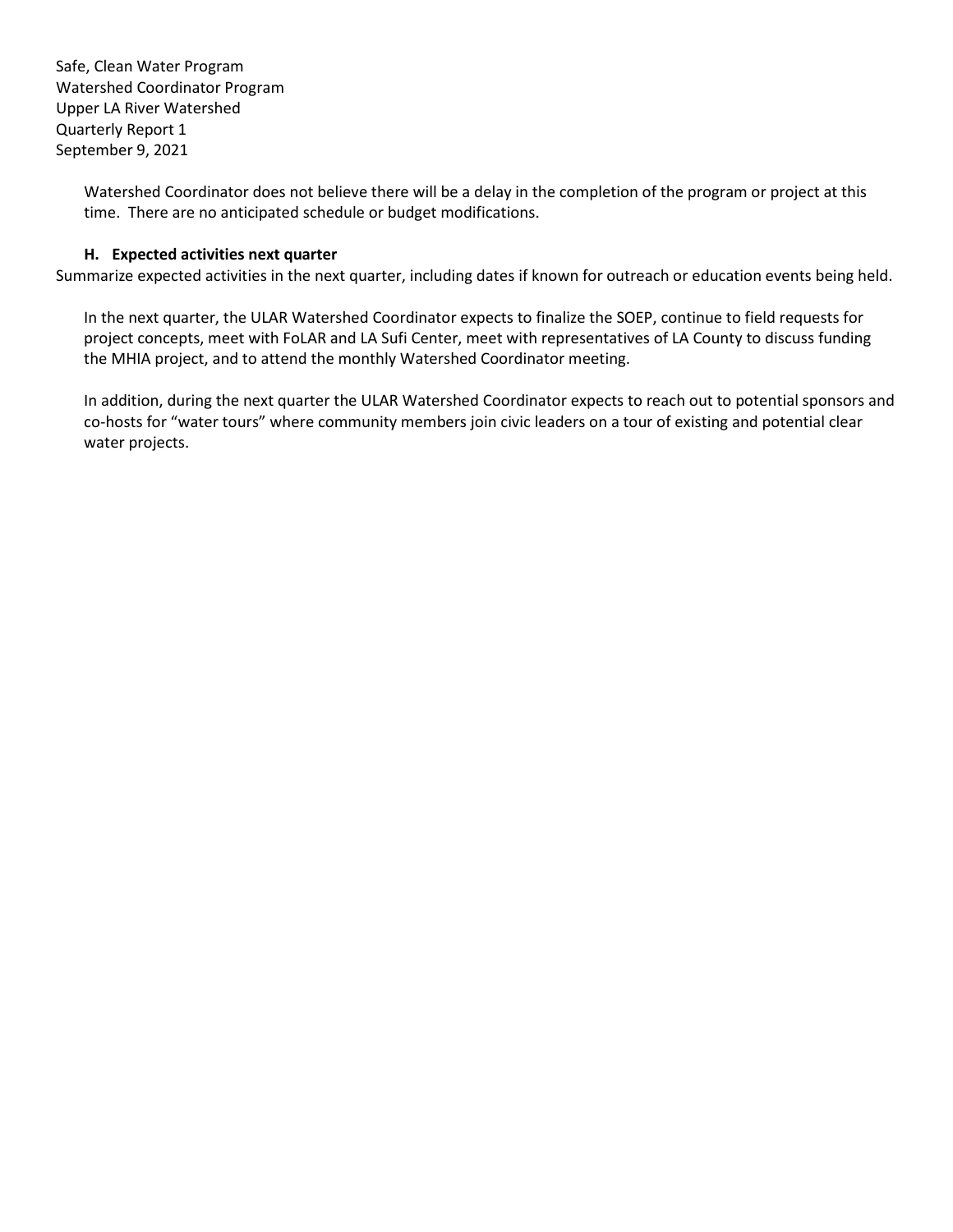## **Watershed Coordinator Quarterly Report A Project of Safe, Clean Water L.A.**

Watershed: Upper LA River Watershed Coordinator: Adi Liberman, Environmental Outreach Strategies, Inc. WC Contact: adi@eoscal.com

Quarterly Report 2 Submitted: January 21, 2022 Contract start date: June 8, 2021

## **A. Summary of Activities**

## **Overview:**

The second quarter included the months of September, October, and November. The draft SOEP was presented to the WASC, edited with feedback, and then the SOEP was finalized and approved in October. The team attended three monthly Watershed Coordinator Zoom meetings to collaborate with all the other Watershed Coordinators. Progress reports were prepared and submitted for each month of the quarter, as well as the first quarterly report prepared and submitted in September.

#### **Finalizing the SOEP**

On September 1, Mr. Liberman, along with the Watershed Coordinators from CWH, presented the draft SOEP at the WASC meeting.

● Time was spent continuing to meet with WASC members and incorporating their feedback into the final SOEP.

On October 6, the WASC voted to approve the final draft of the SOEP.

#### **Community Driven Projects**

In September, Mr. Liberman reached out to L.A. Councilmembers to request a meeting to discuss potential funding for the Montecito Heights Latona Ave project. He corresponded with Gerald Gubatan, Sr. Planning Deputy for Councilmember Cedillo and with Ben Gordon from the Montecito Heights Improvement Association (MHIA) on next steps for the Latona Ave project and to schedule day and time to attend a site visit with Mr. Gubatan.

In October, Mr. Liberman and the two other ULAR watershed coordinators met via Google Meet with Juliane Crump and Karen Lao with the Burbank Eco-Council on October 12 regarding potential school outreach projects. Mr. Liberman attended the site visit with Gerald Gubatan, Sr. Planning Deputy for Councilmember Cedillo and Ben Gordon from the Montecito Heights Improvement Association (MHIA) occured on October 14, 2021. Mr. Liberman corresponded with Shahriar Eftekharzadeh from Seitec regarding his application for funding for a proposed North Hollywood Stormwater Capture Project. He met with ULAR WASC members Shahram Kharaghani and Art Castro to discuss Mr. Eftekharzadeh's proposal.

Mr. Liberman also spent time contacting city and elected officials, including council members in the ULAR. Those cities included the City of LA, Calabasas, Hidden Hills, and Burbank for the purpose of setting up briefings on the SCWP.

In November, Mr. Liberman met with Los Angeles City Councilman Bob Blumenfield and connected with John Popoch, his deputy chief of staff. They discussed arranging a meeting along with staff from the MRCA, LA San and LA Recreation and Parks to review a potential project in the district and visit some sites. The meeting was held on November 24, where Mr. Liberman and Mr. Popoch visited sites and discussed the possibility of county funds for Water Quality Projects. Mr. Liberman met with Melanie Winter and the River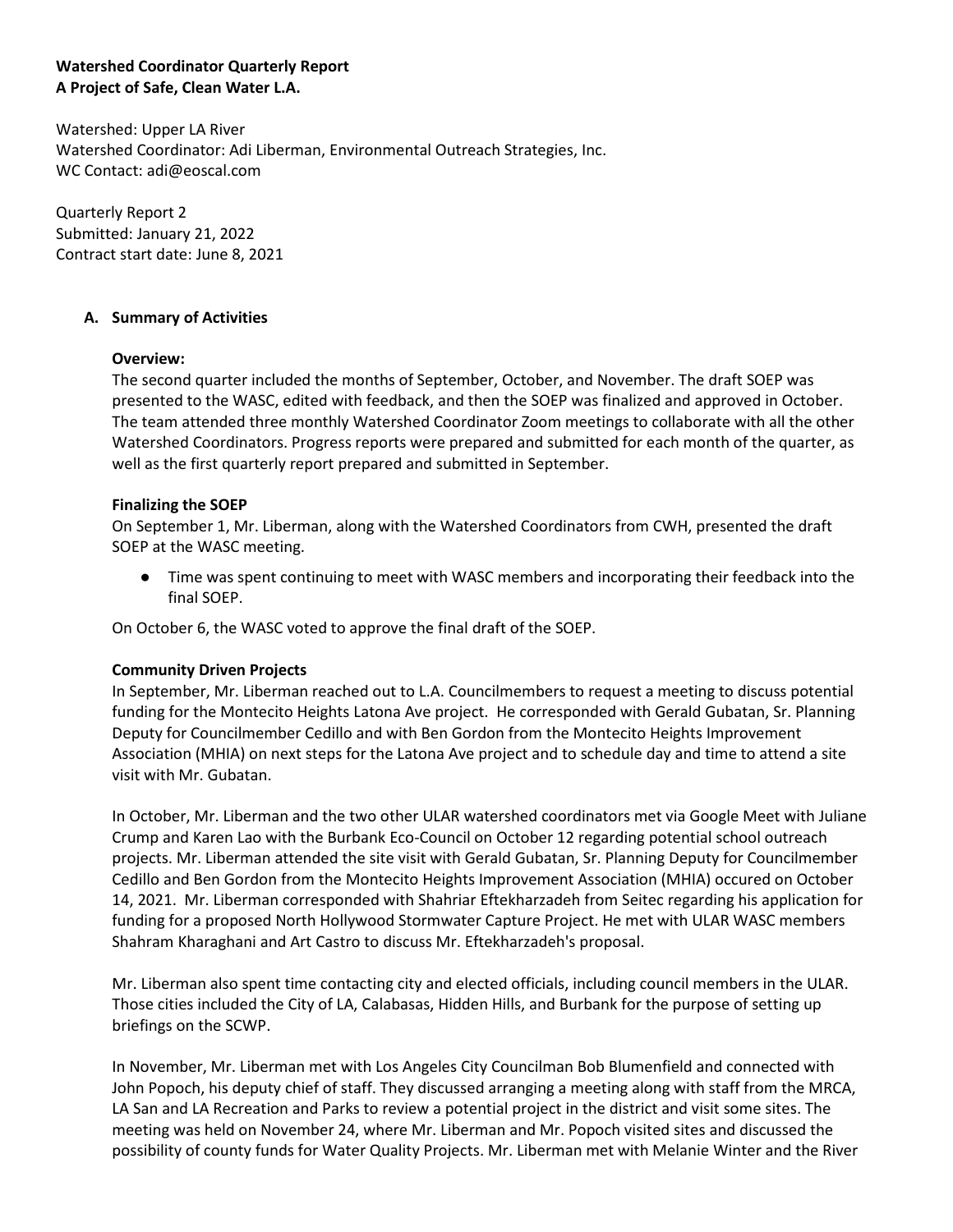> Project. On November 22, EOS and CWH met with the Glendale Environmental Coalition to discuss how the watershed coordinators could support them.

#### **Community Outreach Events**

Mr. Liberman attended three community outreach events in November. On November 6, Mr. Liberman attended the Environmental Health Fair hosted by ONEgeneration and LADWP in Encino where he spoke with members of the community about the SCWP. On November 9, Mr. Liberman presented the SCWP to the BizFed Organization where approximately 100 people were in attendance. Those names were added to the mailing list for the newsletter. Mr. Liberman also attended Volunteers Cleaning Communities' Environmental Awareness Day on November 20 where he spoke with members of the community about the SCWP.

#### **Grants**

In November, Mr. Liberman attended the LAR Urban Waters Grants Brainstorm meeting on November 17 with other watershed coordinators. Ms. Amarant attended three funding workshops on November 10 and November 16: Land and Water Conservation Fund (LWCF) Workshop, Recreational Trails Program (Non-Motorized) Workshop, and Habitat Conservation Fund (HCF) Workshop. Ms. Amarant also attended the Watershed Coordinators' funding working group meeting on October 2, 2021 on behalf of Mr. Liberman.

## **Social Media and eNewsletter Development**

In October, Ms. Guzman worked along with CWH to develop and populate social media accounts including a Facebook group and a Twitter page. Ms. Amarant started a MailChimp account for the ULAR newsletter and prepared the first newsletter along with a landing page for stakeholders to sign up for the newsletter. EOS, along with CWH, prepared a mailing list of stakeholders from the ULAR watershed area for the eNewsletter.

The first eNewsletter was delivered on November 3 to the list of approximately 350 stakeholders.

#### **Watershed Coordinator Collaboration**

The team attended three monthly Watershed Coordinator Zoom meetings to collaborate with all the other Watershed Coordinators and continued to correspond with the other Watershed Coordinators.

The three ULAR Watershed Coordinators established a regular meeting schedule to keep each other updated on various ULAR activities. The WCs met to determine the best way to geographically split the ULAR watershed and reported the decision to the WASC.

Ms. Amarant attended the IRWM ULAR SC Meeting on September 28 on behalf of Mr. Liberman to view the presentation on the LA County Water Plan. Ms. Amarant also attended the Watershed Coordinators' funding working group meeting on October 2, 2021 on behalf of Mr. Liberman.

Mr. Liberman joined other watershed coordinators on November 16 for the Equity in Water Training workshop by Urban Waters Learning Academy & LA River Partnership. There was also a follow up meeting on November 19 to further discuss issues brought up in the training.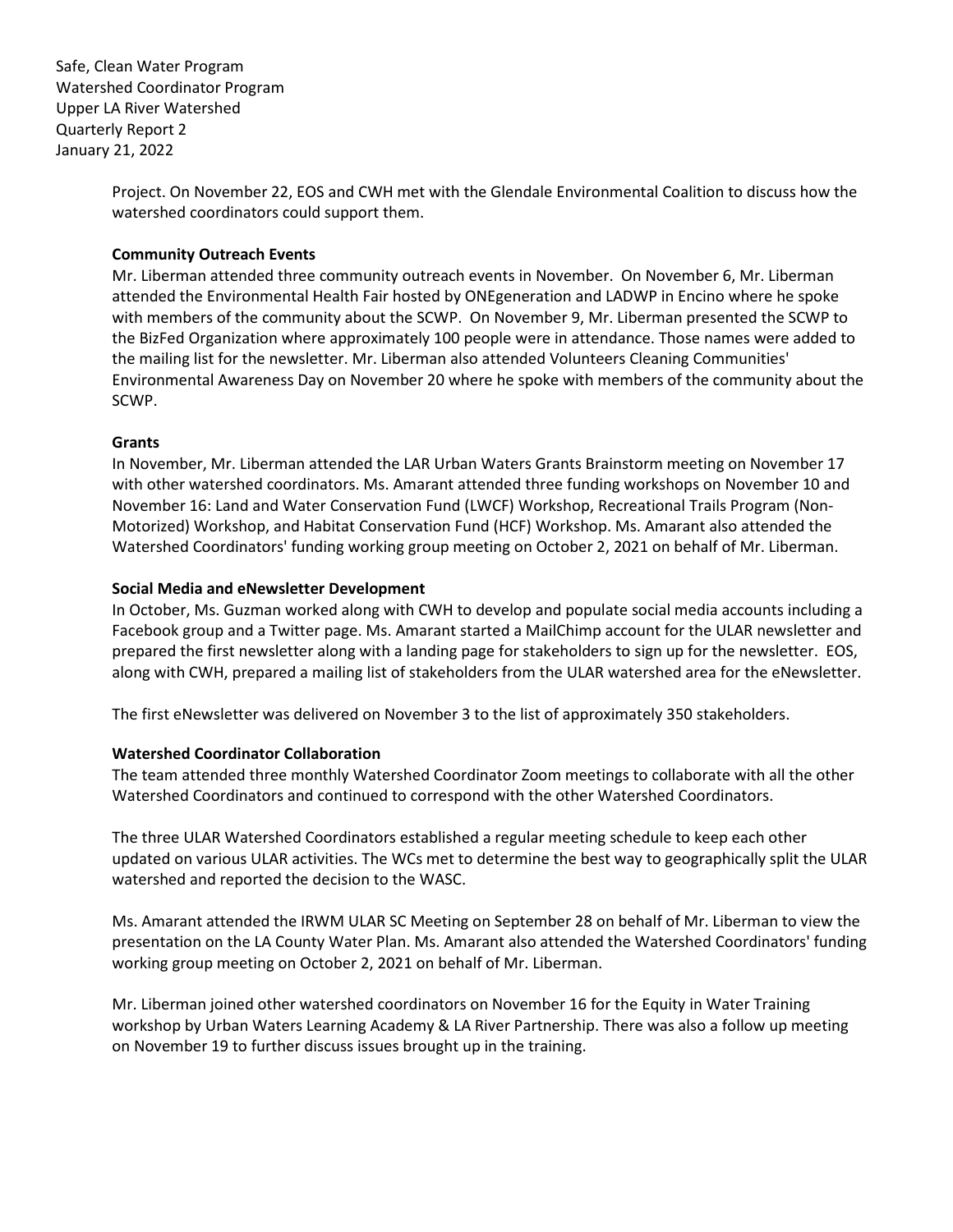# **B. Engagement Meetings Held or Attended**

Use the table below for a high-level summary of all engagement events held or attended. Flag for events held, and attach attendance records and materials provided. Add an attachment number here and on the attachment to correlate. Add rows when needed.

|    | <b>Meeting or Event</b>                                                | <b>Date</b>         | <b>Summary of Meeting or</b>                                                                                                                   | <b>Stakeholders</b>                                                                                                                                                                                                                                     | <b>Held or</b>    | <b>Attachments</b> |
|----|------------------------------------------------------------------------|---------------------|------------------------------------------------------------------------------------------------------------------------------------------------|---------------------------------------------------------------------------------------------------------------------------------------------------------------------------------------------------------------------------------------------------------|-------------------|--------------------|
| 1. | Meeting with the<br><b>Burbank Eco-Council</b>                         | October<br>12, 2021 | Event<br>Presented the SCWP to<br>Cum and Lao. Learned<br>about similar activities<br>and projects supported<br>by the Burbank Eco-<br>Council | <b>Engaged</b><br>Juliane Crump and<br>Karen Lao                                                                                                                                                                                                        | Attended?<br>Held | #<br>None          |
| 2. | Meeting with City of<br>LA 3rd Council District                        | October<br>8,2021   | Presented the SCWP to<br>a members of the LA<br>City Council and his staff                                                                     | Councilman Bob<br><b>Blumenfield, Deputy</b><br>Chief of Staff John<br>Popoch                                                                                                                                                                           | Held              | None               |
| 3. | Meeting of BizFed                                                      | Nov. 9,<br>2021     | Presented the SCWP to<br>members of BizFed<br>Organization.                                                                                    | Approximately 110<br>members of the Los<br>Angeles County<br>Federation of<br><b>Businesses (BizFed)</b>                                                                                                                                                | Attended          | Attachment<br>Α    |
| 4. | Meeting to discuss the<br>Reseda Park Triangle<br>proposed project     | Nov. 24,<br>2021    | Walked the project site<br>and discussed next steps                                                                                            | City of LA 3rd<br><b>Council District</b><br>Chief of Staff John<br>Popoch, Shahram<br>Kharaghani of LA<br>Sanitation, Darryl<br>Ford of LA Parks and<br>Recreation, Melissa<br>Vega of MRCA,<br>Tracey Chavira of<br>MRCA, and Sofia<br>Aleman of MRCA | Held              | None               |
| 5. | Site Visit - Montecito<br>Heights Latona<br>Avenue proposed<br>project | Oct. 14,<br>2021    | Walked the project site<br>and discussed next<br>steps.                                                                                        | Gerald Gubatan, Sr.<br>Planning Deputy for<br>Councilmember<br>Cedillo and Ben<br>Gordon from the<br>Montecito Heights<br>Improvement<br><b>Association (MHIA)</b>                                                                                      | Held              | None               |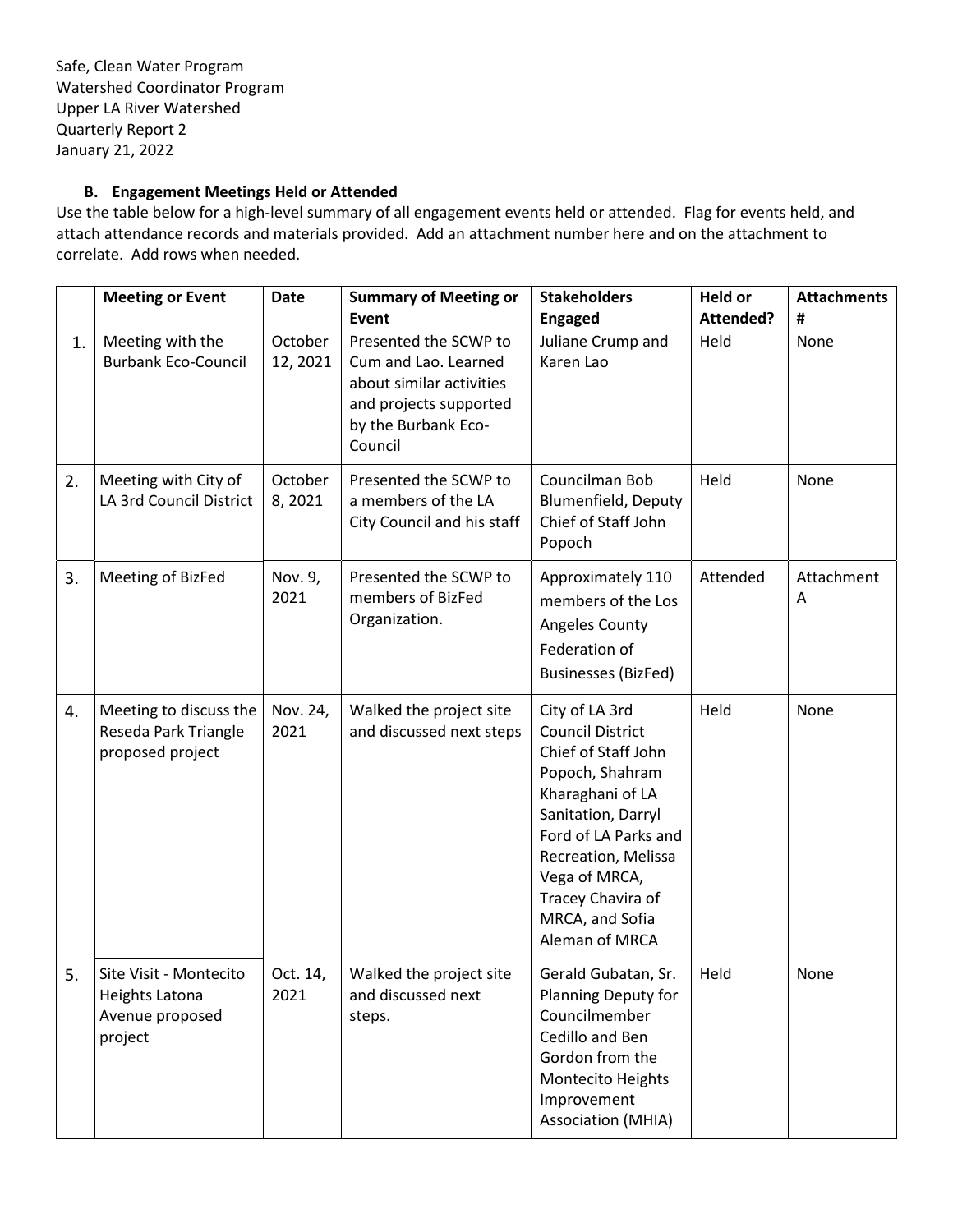## **C. Potential Cost-Share Partners Contacted**

Provide a list of potential cost-share partners contacted for projects within and adjacent to the Watershed Area. Attach relevant materials. Add an attachment number here and on the attachment to correlate. Add rows when needed.

| Potential                                 | <b>Date First</b>    | Project name / type                              | <b>Nature of potential</b>                                                     | <b>Attachments #</b> |
|-------------------------------------------|----------------------|--------------------------------------------------|--------------------------------------------------------------------------------|----------------------|
| <b>Partner Name</b>                       | Contacted            |                                                  | partnership                                                                    |                      |
| MRCA, Melissa<br>Vega and Sofia<br>Aleman | Novembe<br>r 7, 2021 | Reseda Park Triangle /<br>Infrastructure Program | Partnership to develop a<br>project on the northern<br>triangle of Reseda Park | None                 |
|                                           |                      |                                                  |                                                                                |                      |

## **D. Leveraged / Outside Funding Pursued**

Share all outside funding opportunities pursued and the status or outcome of the pursuit. Attach relevant materials. Add an attachment number here and on the attachment to correlate. Add rows when needed.

| <b>Potential Outside</b><br><b>Funding Source</b> | <b>Status or Outcome of the Pursuit</b>                                                                                                     | <b>Attachments #</b> |
|---------------------------------------------------|---------------------------------------------------------------------------------------------------------------------------------------------|----------------------|
| Santa Monica Mountains<br>Conservancy, MRCA       | Exploring the use of Prop 68 and other funds that the SMMC and<br>MRCA may have available for the Reseda Park Triangle proposed<br>project. | None                 |
|                                                   |                                                                                                                                             |                      |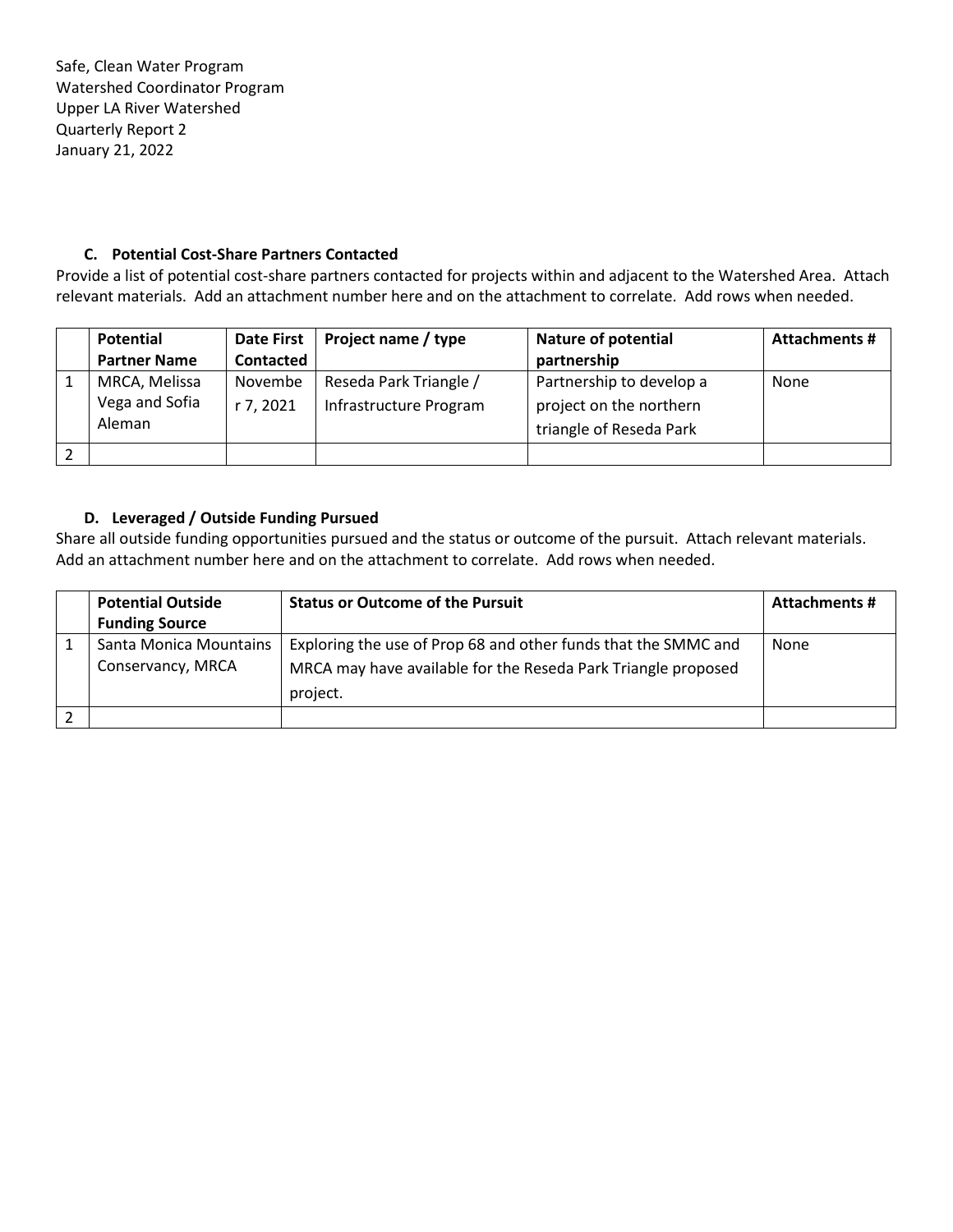# **E. Detailed Progress Report**

Provide an update on the amount of effort expended for each Task this quarter and note percentage complete:

| <b>Task</b><br># | <b>Task</b>                                                                       | <b>Total Task Level of</b><br><b>Effort (from</b><br>workplan) | LOE this quarter | <b>Accumulated LOE</b><br>to-date (from<br>monthly reports) |
|------------------|-----------------------------------------------------------------------------------|----------------------------------------------------------------|------------------|-------------------------------------------------------------|
| $\mathbf 1$      | <b>Facilitate Community Engagement</b>                                            | 25%                                                            | 25%              | 32%                                                         |
| $\overline{2}$   | Identify and Develop Project<br>Concepts                                          | 20%                                                            | 22%              | 19%                                                         |
| 3                | <b>Work with Technical Assistance</b><br><b>Teams</b>                             | 5%                                                             | 0%               | 0%                                                          |
| 4                | Facilitate Identification and<br><b>Representation of Community</b><br>Priorities | 15%                                                            | 7%               | 5%                                                          |
| 5                | Integrate Priorities through<br>Partnerships and Extensive<br><b>Networks</b>     | 10%                                                            | 3%               | 2%                                                          |
| 6                | <b>Cost-share Partners</b>                                                        | 5%                                                             | 1%               | 1%                                                          |
| $\overline{7}$   | Leverage Funding                                                                  | 5%                                                             | 10%              | 5%                                                          |
| 8                | <b>Local Stakeholder Education</b>                                                | 10%                                                            | 7%               | 3%                                                          |
| 9                | <b>Watershed Coordinator</b><br>Collaboration                                     | 5%                                                             | 25%              | 23%                                                         |
|                  | <b>Overall</b>                                                                    | 100%                                                           | 100%             | 89%                                                         |

#### **F. Engagement efforts benefitting Disadvantaged Communities**

Summarize activities undertaken which have benefitted members of disadvantaged communities. Distinguish between targeted efforts and ones that could benefit all communities.

- 1. The development of the Reseda Park Triangle Project directly benefits high concentrations of disadvantaged communities.
- 2. The development of a project at the Chatsworth Reservoir would provide benefits to areas of disadvantaged communities, benefits that would be shared with other, less disadvantaged communities.
- 3. Meetings to be set up with Burbank, Calabasas, and Los Angeles public officials will focus on identifying projects that benefit disadvantaged communities.

#### **G. Scheduling concerns or issues**

Discuss any scheduling concerns and issues encountered that may delay completion of the program or project. Describe any anticipated schedule or budget modifications.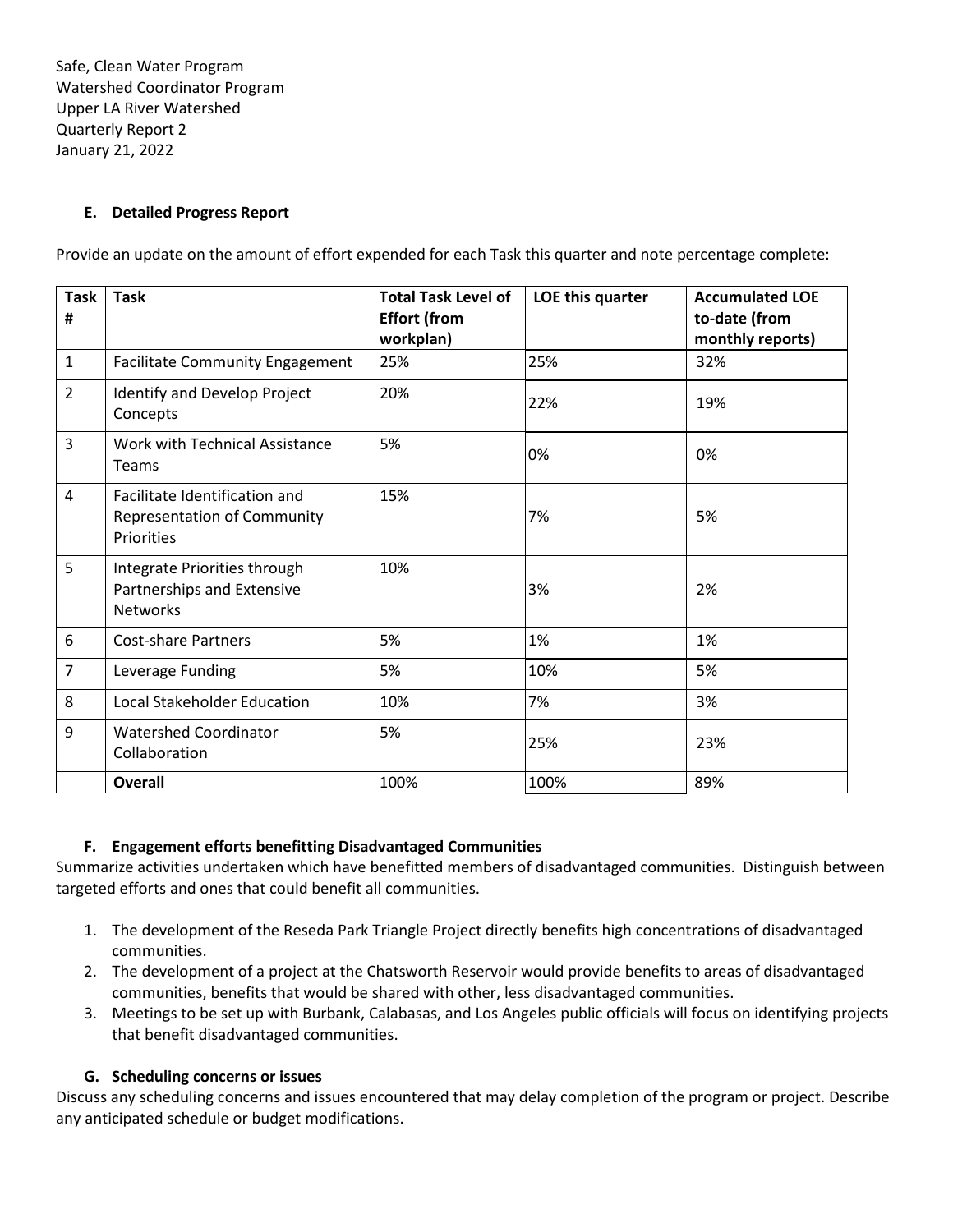> The ULAR Watershed Coordinator does not believe there will be a delay in the completion of the program or project at this time. There are no anticipated schedule or budget modifications.

# **H. Expected activities next quarter**

Summarize expected activities in the next quarter, including dates if known for outreach or education events being held.

In the next quarter, the ULAR Watershed Coordinator expects to:

- 1. Further develop the Reseda Park Triangle Project, determining how the MRCA will work with the City of LA (including LA 3rd Council District, LA City Recreation and Parks, LA Department of Water and Power, the City of LA Chief Legislative Analyst, and the City of LA Chief Administrative Officer).
- 2. Further develop a project at Chatsworth Lake sponsored by the Sky Valley Volunteers and involving the Santa Susana Mountains Park Association and the Resource Conservation District.
- 3. Assist the Montecito Heights with their hillside restoration efforts.
- 4. Identify and proceed with at least one other project.
- 5. Continue to work with the MRCA on identifying potential projects and partnerships in the ULAR region.
- 6. Attend community events to facilitate outreach and engagement with residents and others.
- 7. Organize a tour of City of LA projects in the ULAR Watershed.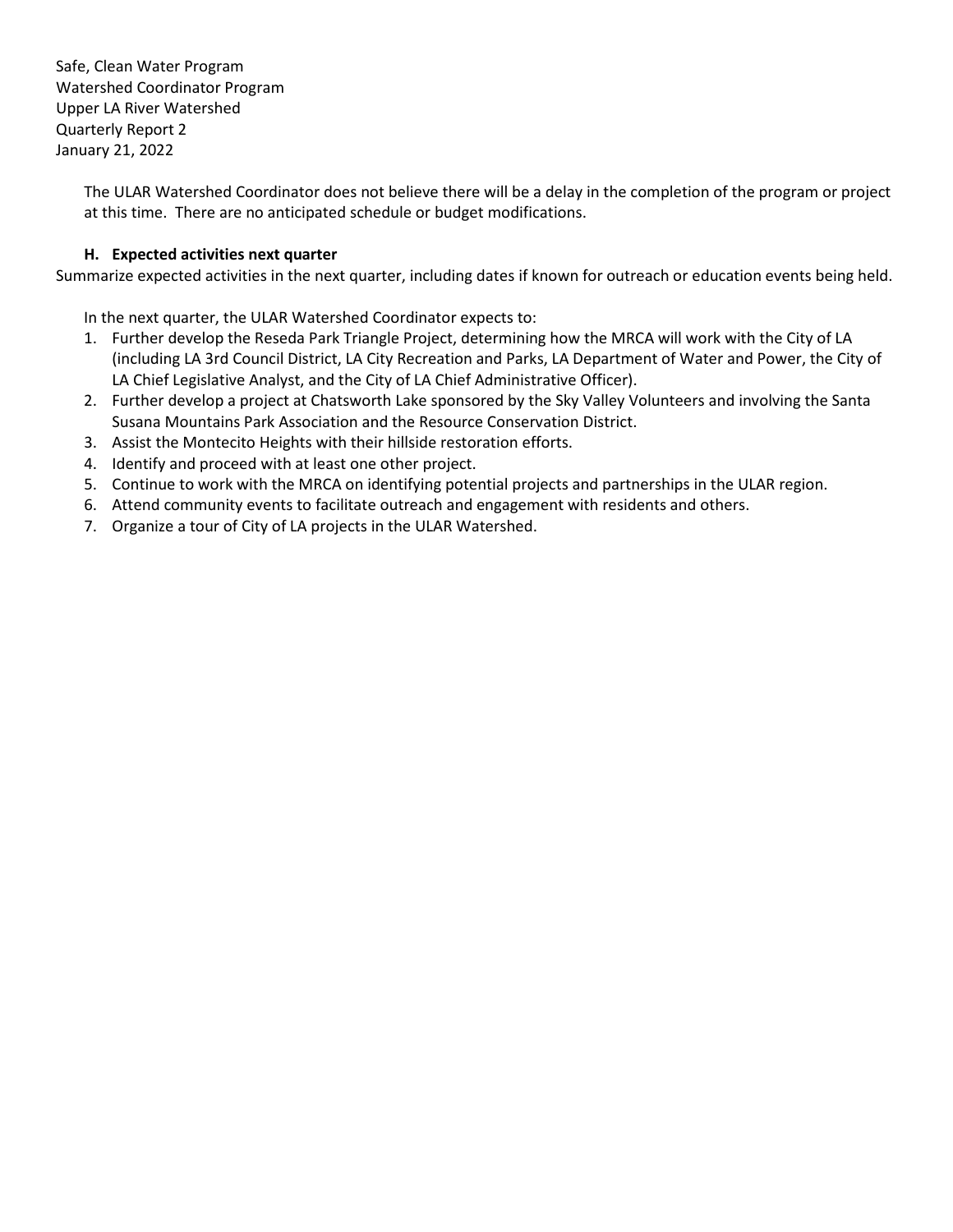# **2021 BizFed Strategic Planning Session Participants**

| <b>Full Name</b>            | <b>Email Address</b>               | <b>Company/Organization</b>                              |
|-----------------------------|------------------------------------|----------------------------------------------------------|
| Aaron Taxy                  | ataxy@bomagla.org                  | <b>BOMA Greater Los Angeles</b>                          |
| Adi Liberman                | adi@eoscal.com                     | <b>Environmental Outreach Strategies</b>                 |
| <b>Brissa Sotelo-Vargas</b> | Brissa.sotelo@valero.com           | Valero                                                   |
| <b>Chris Earle</b>          | chris.earle@bizfed.org             | <b>BizFed</b>                                            |
| <b>Christopher Smith</b>    | christopher.smith@pillsburylaw.com | Pillsbury Winthrop Shaw Pittman LLP                      |
| <b>Colin Diaz</b>           | colin@culvercitychamber.com        | <b>Culver City Chamber of Commerce</b>                   |
| David Englin                | david.englin@gmail.com             | <b>BizFed</b>                                            |
| David Grannis               | dgrannis@pointcpartners.com        | PointC                                                   |
| De'Andre Valencia           | deandre.valencia@bizfed.org        | <b>BizFed PAC</b>                                        |
| Debbie Corlin               | dcorlin@ucla.edu                   | Los Angeles South Chamber of Commerce                    |
| Diana Coronado              | diana.coronado88@gmail.com         | <b>BIASC - LA/Ventura Chapter</b>                        |
| Donna Duperron              | donna@torrancechamber.com          | Torrance Area Chamber of Commerce                        |
| Ellen Zaman                 | ezaman@chla.usc.edu                | <b>Children's Hospital Los Angeles</b>                   |
| Fran Inman                  | finman@majesticrealty.com          | Majestic Realty Co./California Transportation Commission |
| <b>Frank Lopez</b>          | flopez5@socalgas.com               | Southern California Gas Company                          |
| Frank V. Zerunyan           | frank.zerunyan@usc.edu             | University of Southern California                        |
| <b>Heather Rozman</b>       | heather@hotelassociationla.com     | <b>Hotel Association of Los Angeles</b>                  |
| <b>Hilary Norton</b>        | Hilary@fastlinkdtla.org            | <b>FASTLinkDTLA</b>                                      |
| Jennifer Hernandez          | Jennifer.hernandez@hklaw.com       | Holland & Knight                                         |
| Jennifer McElyea            | jmcelyea@watt-ip.com               | <b>Watt Investment Partners</b>                          |
| <b>Jerard Wright</b>        | jerard@glarealtors.com             | <b>GLAAR</b>                                             |
| Jeremy Harris               | jharris@lbchamber.com              | Long Beach Area Chamber of Commerce                      |
| John R Musella              | john@musellagroup.com              | Santa Clarita Valley Chamber of Commerce                 |
| Julia Deng                  | julia.deng@bizfed.org              | <b>BizFed</b>                                            |
| Kevin Harbour               | kevin.harbour@bizfed.org           | <b>BizFed Institute</b>                                  |
| Kevin Klowden               | kklowden@milkeninstitute.org       | <b>Milken Institute</b>                                  |
| <b>Kristine Guerrero</b>    | kguerrero@calcities.org            | League of California Cities                              |
| <b>Mark Henderson</b>       | mhenderson@cityofgardena.org       | <b>Independent Cities Association</b>                    |
| <b>Mary Rosas</b>           | mrosas@starbucks.com               | <b>Starbucks Coffee Co</b>                               |
| <b>Matthew Klink</b>        | mattk@calstrat.com                 | California Strategies, LLC                               |
| Noly Lallana                | Noly.Lallana@bizfed.org            | <b>BizFed</b>                                            |